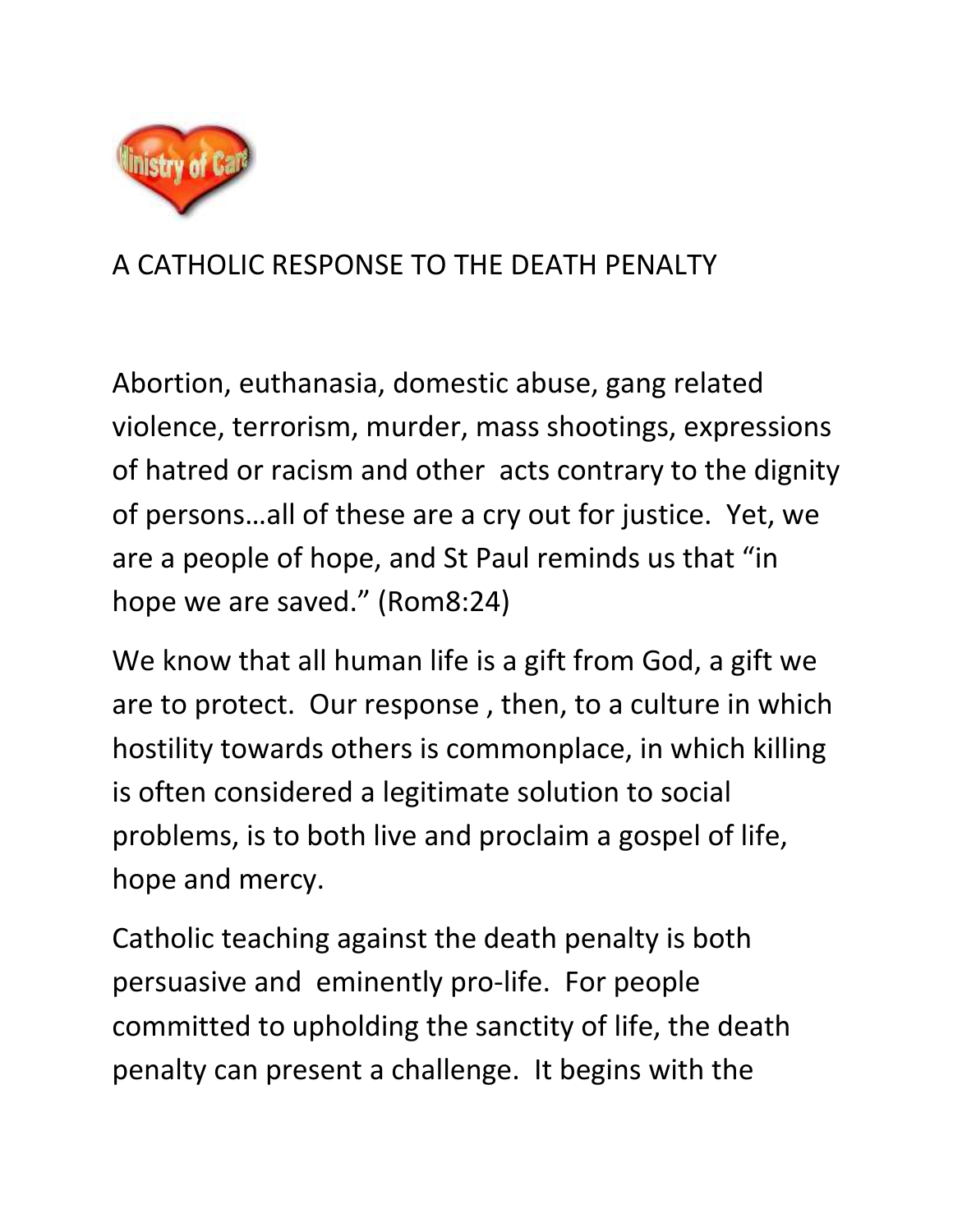affirmation that human dignity applies to every human being, to victims as well as those who have committed crimes against life. Our teaching also holds that recourse to the death penalty may be justified only under the most narrow circumstances, namely, if it is the "only possible way to effectively defend human life against the unjust aggressor."(CCC#2267) The teaching reminds us that if non-lethal means are capable of protecting society, these are preferable as "more in keeping with the concrete circumstances of the common good and more in conformity with the dignity of the human person". (CCC, no. 2267)

St John Paul II was instrumental in challenging the world to reconsider the use of the death penalty. In his 1995 encyclical "Evangelium Vitae", he explained that, "The Gospel of God's love for man, the Gospel of the dignity of the person and the Gospel of Life are a single and indivisible Gospel (no. 2). Quoting the Second Vatican Council's "Gaudium et Spes (no 22), "By His incarnation the Son of God has united himself in some fashion with every man," adding that, "This saving event reveals to humanity not only the boundless love of God…but also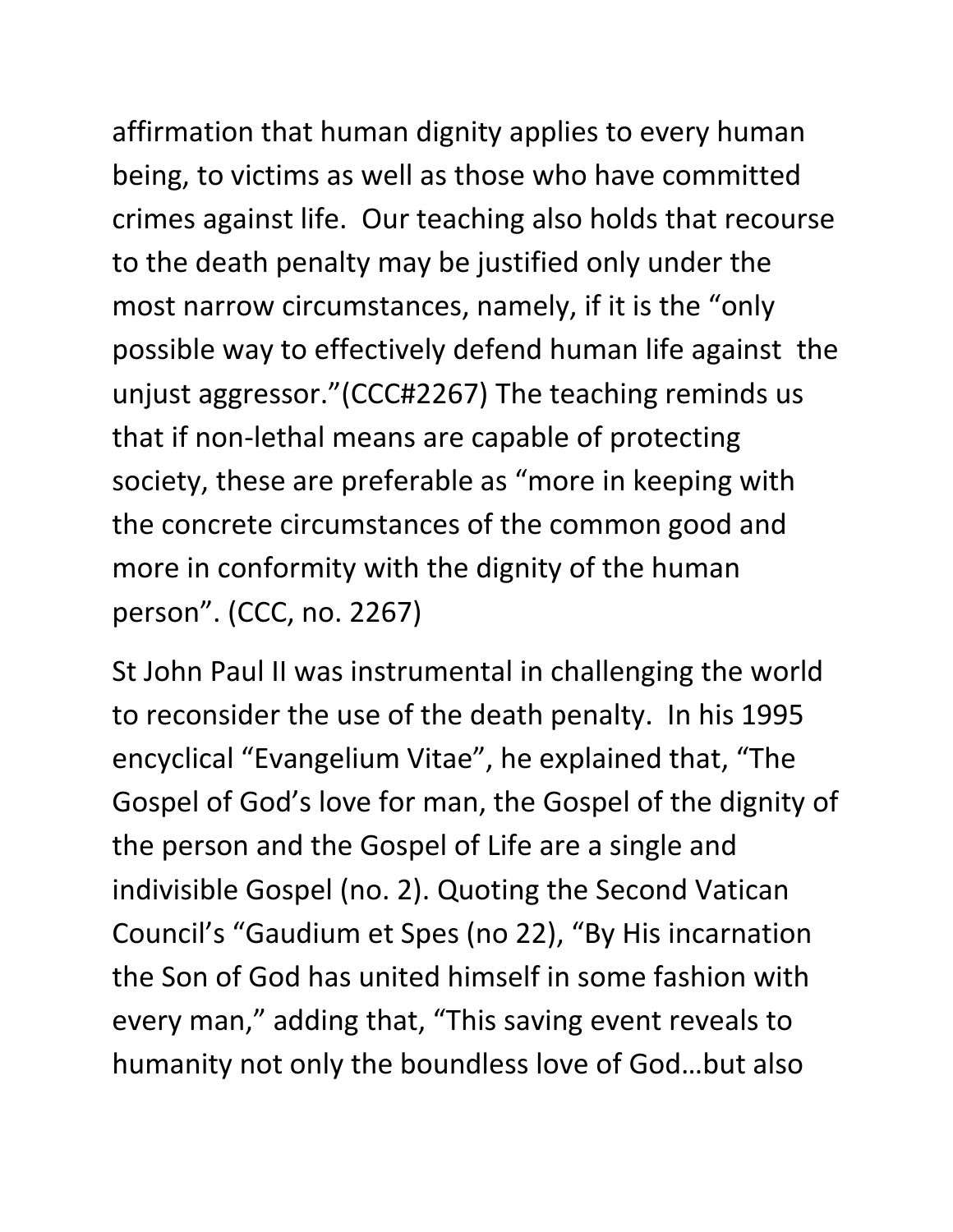the incomparable value of every human person." (EV). John Paul presents the story of Cain and Able to illustrate that God's mercy embraces even a murderer. Despite Cain's deliberate killing of his brother, despite his lack of remorse, his arrogance, his lies to God and utter callousness about what he had done ("I do not know where Cain is. Am I my brother's keeper?" Gen:4), God nevertheless refuses to take Cain's life as punishment. But he does not leave the crime unpunished. He tells Cain that he will not be able to grow crops and that he will be a fugitive and wanderer on the earth. Although Cain is spared execution , justice requires that he live the rest of his earthly life alone and outcast, but with time to reflect on his crime, to perhaps feel remorse and at last seek forgiveness and reconciliation with God. John Paul wrote, "Not even a murderer loses his personal dignity, and God himself pledges to guarantee this" (EV 9). We must never lose our conviction that even the worst offenders are our brothers and sisters in Christ.

Certainly, one of the principle failures of the death penalty is that it denies the opportunity for repentance and conversion by definitively cutting short the efforts of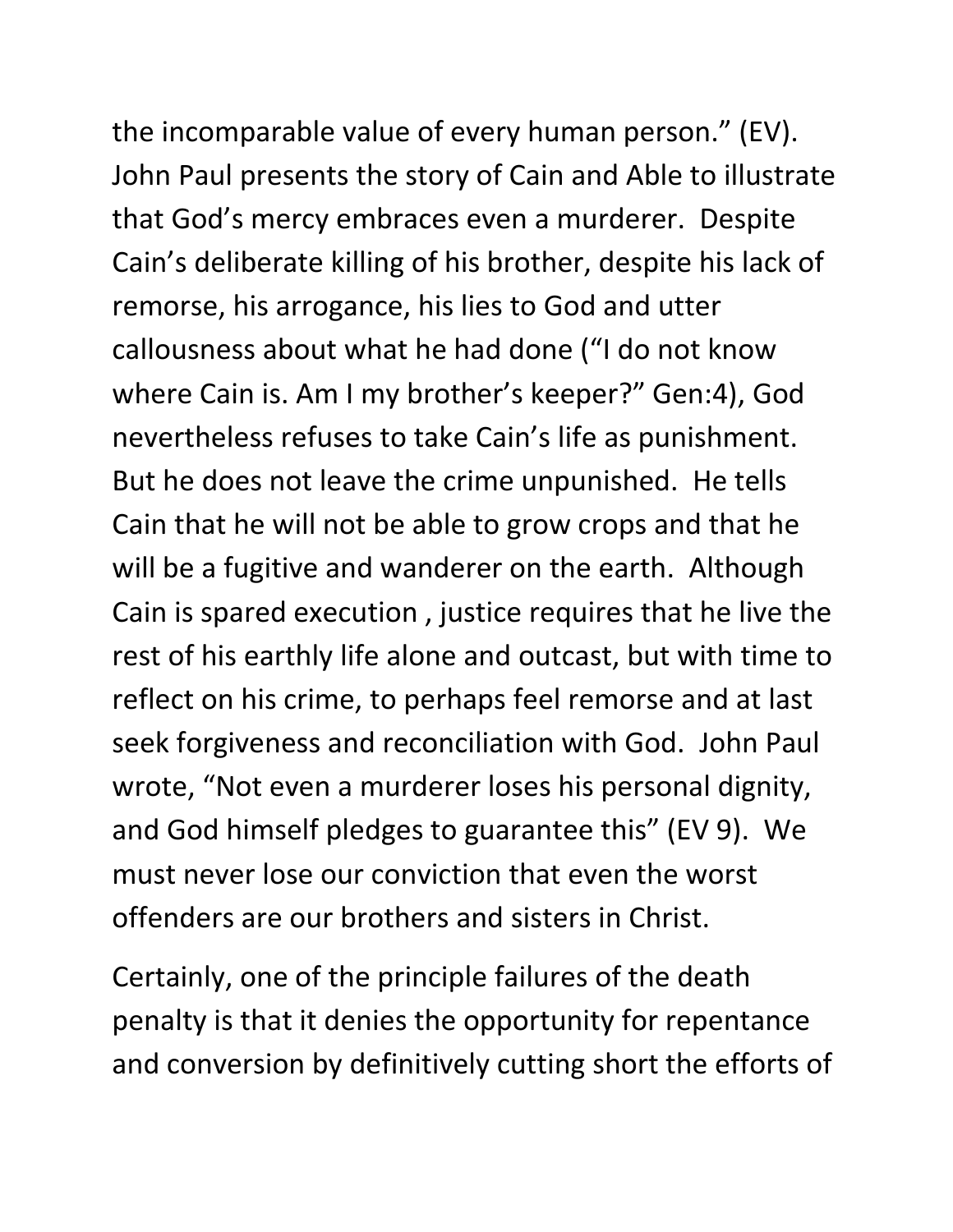the Holy Spirit to transform the condemned person's soul in this life.

From a purely secular perspective, it is a fact that simply because states have always exercised the power to kill persons convicted of murder or treason, it does not follow that this power always has been exercised wisely or well. Given mankind's seemingly infinite capacity to err, we must admit that the death penalty poses significant problems. With scandalous frequency, people on death row have later been shown to be innocent of the crime for which they were convicted. As of 2012, 141 people incarcerated on death row in 26 states have been exonerated and freed when conclusive evidence of their innocence was later discovered. Even if the death penalty were always imposed without error, should we support its use? We teach that killing is wrong by responding with mercy and justice, not more killing. We do not support killing when society can be protected fully by life imprisonment without the possibility of parole.

As Catholics, we believe and put our hope in a merciful and loving God. We are conscious of our own brokenness and need for redemption. Our Lord calls us